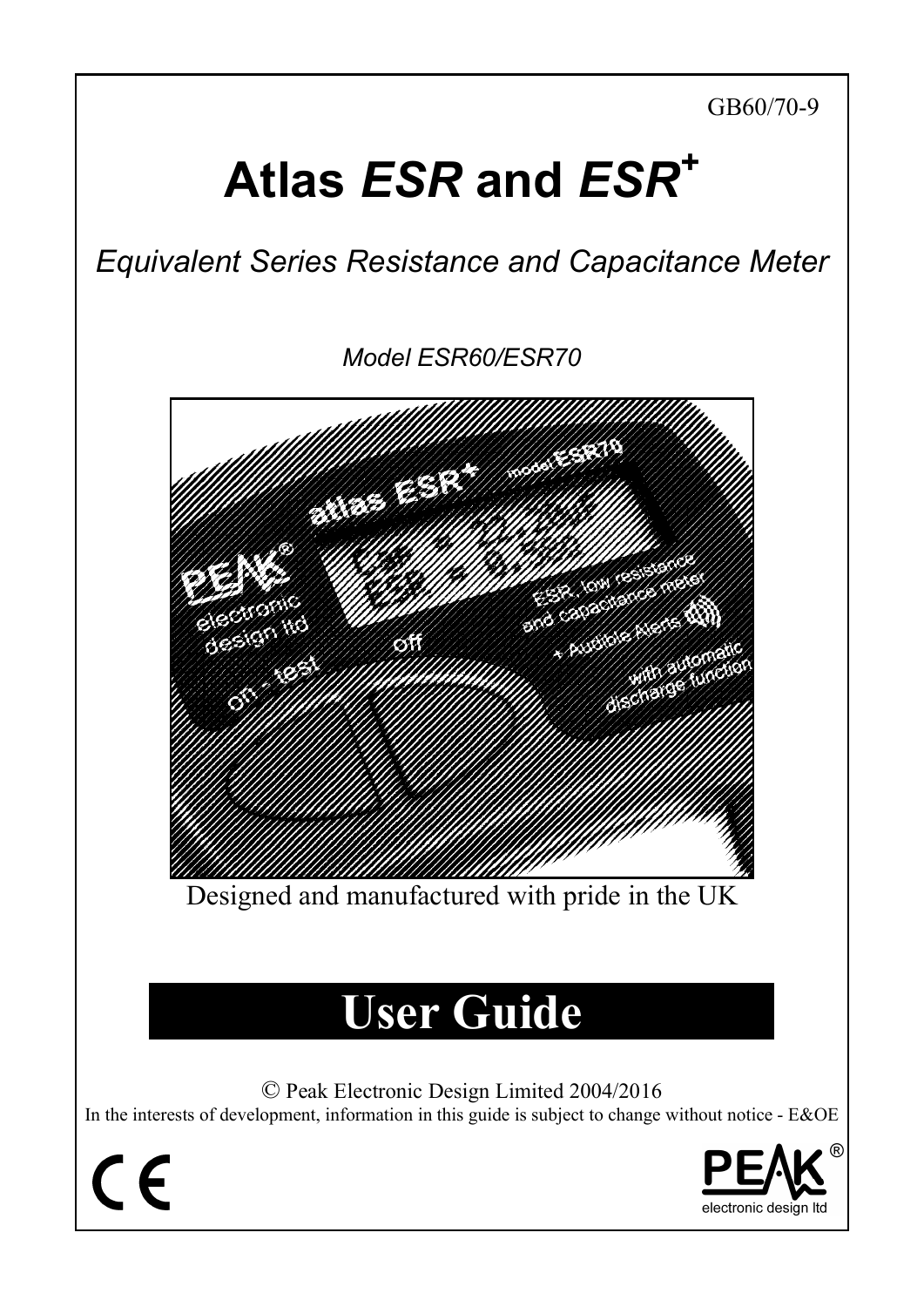# **Want to use it now?**

We understand that you want to use your *Atlas ESR* right now. The unit is ready to go and you should have little need to refer to this user guide, but please make sure that you do at least take a look at the notices on page 4!

| <b>Contents</b> | Page |
|-----------------|------|
|                 |      |
|                 |      |
|                 |      |
|                 |      |
|                 |      |
|                 |      |
|                 |      |
|                 |      |
|                 |      |
|                 |      |
|                 |      |
|                 |      |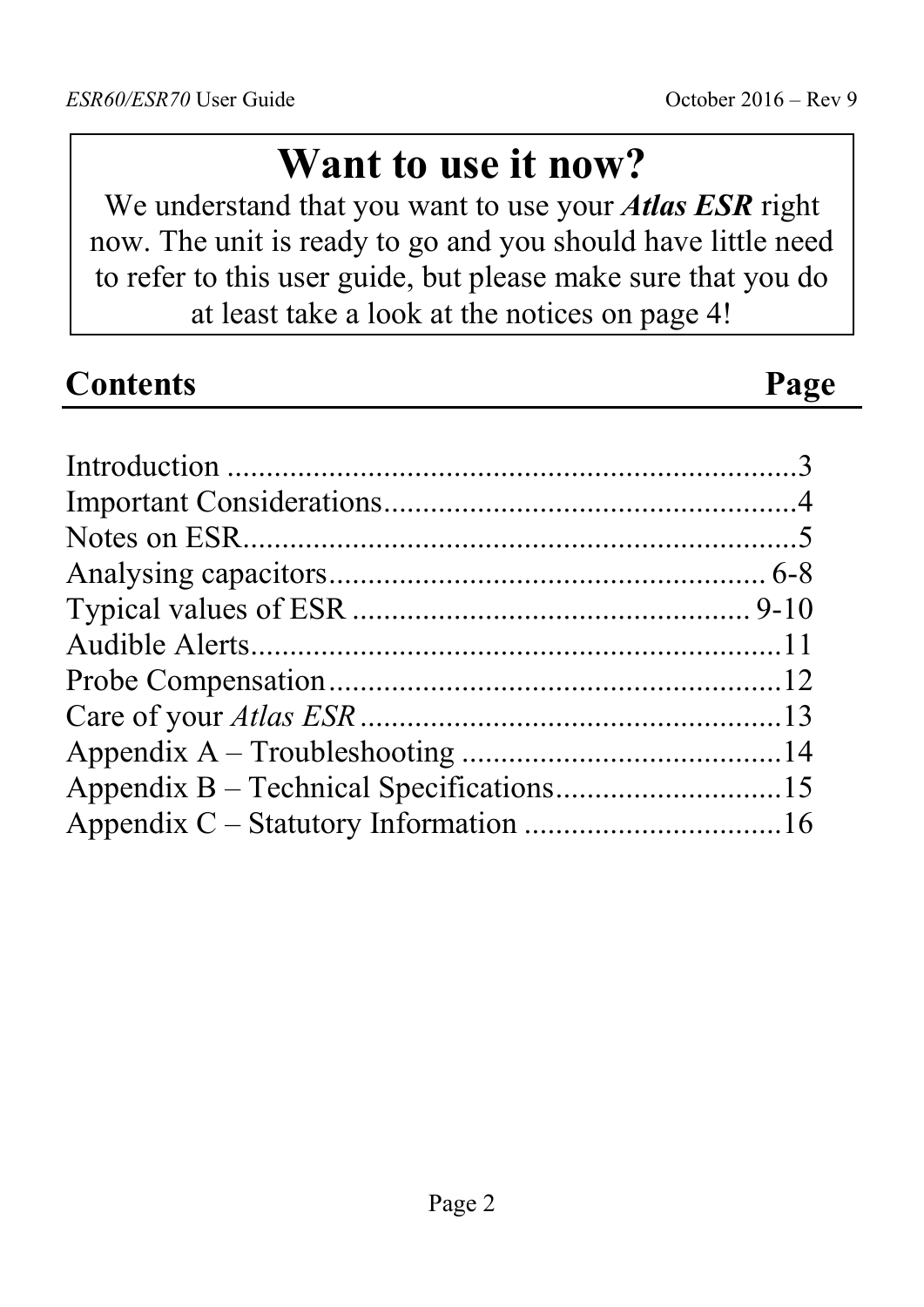#### **Introduction**

The *Atlas ESR* is an advanced instrument designed specifically for the analysis of capacitor equivalent series resistance (in *or* out of circuit). In addition it will, where possible, display the capacitance of the device under test.

#### **Summary Features:**

- ESR measurement range 0 to  $20\Omega$  (40 $\Omega$  for ESR70).
- ESR resolution as low as  $0.01\Omega$ .
- Capacitance range 1uF to 22000uF.
- Can be used for low-ohms resistance checking too.
- Integrated controlled discharge circuitry reduces the need for the user to manually discharge capacitors before test.\*
- Use in or out of circuit for ESR and low-ohms resistance measurement.
- The ESR70 features audible alerts for quick user-feedback of ESR test status.
- Automatic analysis start when component is detected.
- Automatic and manual power-off.

\* Note:

The discharge circuitry exists to ensure that a charged capacitor is less likely to damage the unit. For example, if the capacitor under test has a potential of a few tens of volts across it, the charge is removed automatically. It is the user's responsibility to ensure that any dangerously charged capacitors are safely discharged before connection to the unit.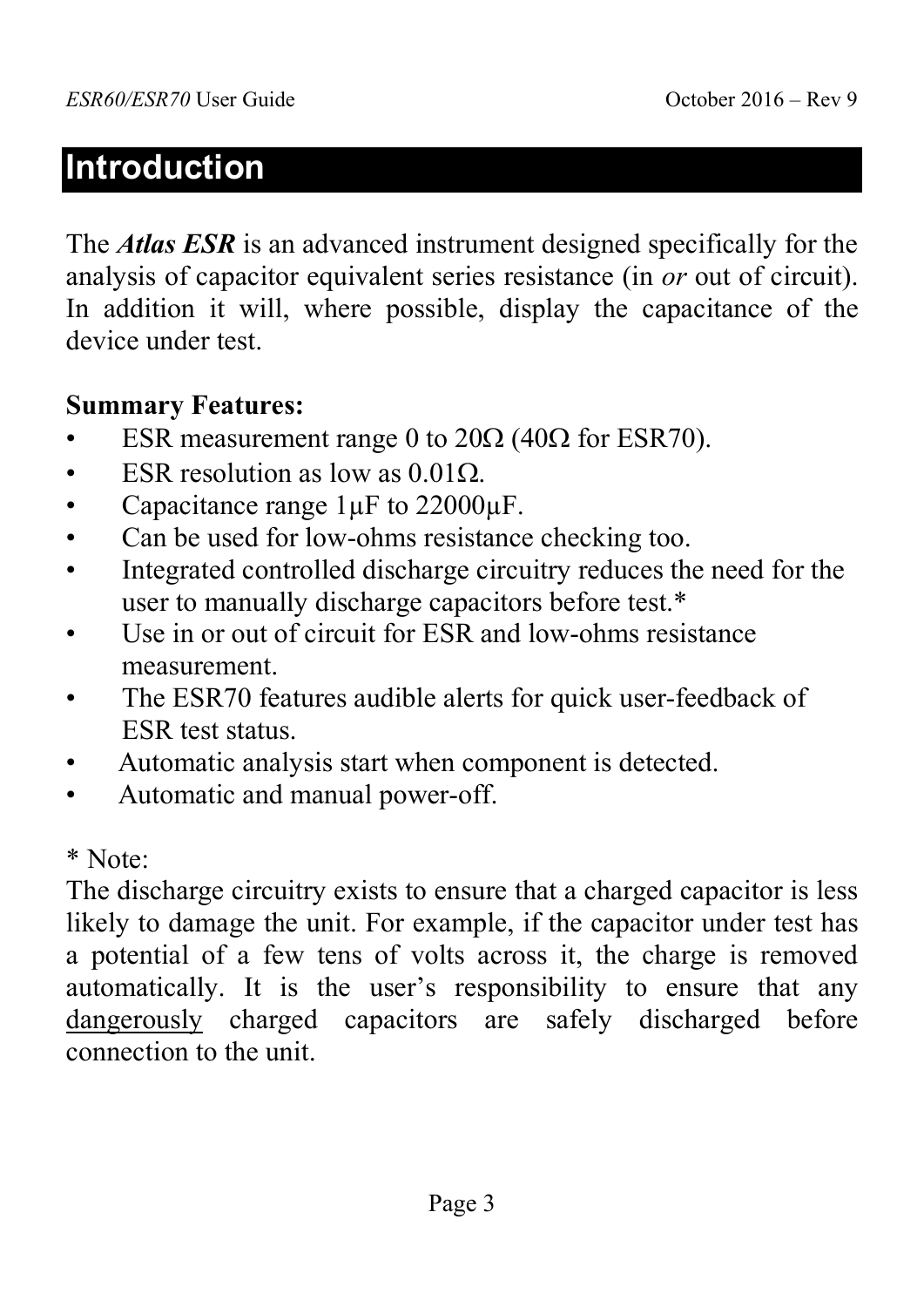### **Important Considerations**

#### **Please observe the following guidelines:**

- This instrument must NEVER be connected to powered equipment/components.
- It is the user's responsibility to ensure that any dangerously charged capacitors are safely discharged before connection to the unit.
- To allow the self-protection mechanism to function, always ensure that the *Atlas ESR* has completed any analysis before connecting the test probes to a component.
- Failure to comply with these warnings may result in personal injury, damage to the equipment under test, damage to the *Atlas ESR* and invalidation of the manufacturer's warranty.
- Avoid rough treatment, hard knocks and extreme temperatures.
- This unit is not waterproof.

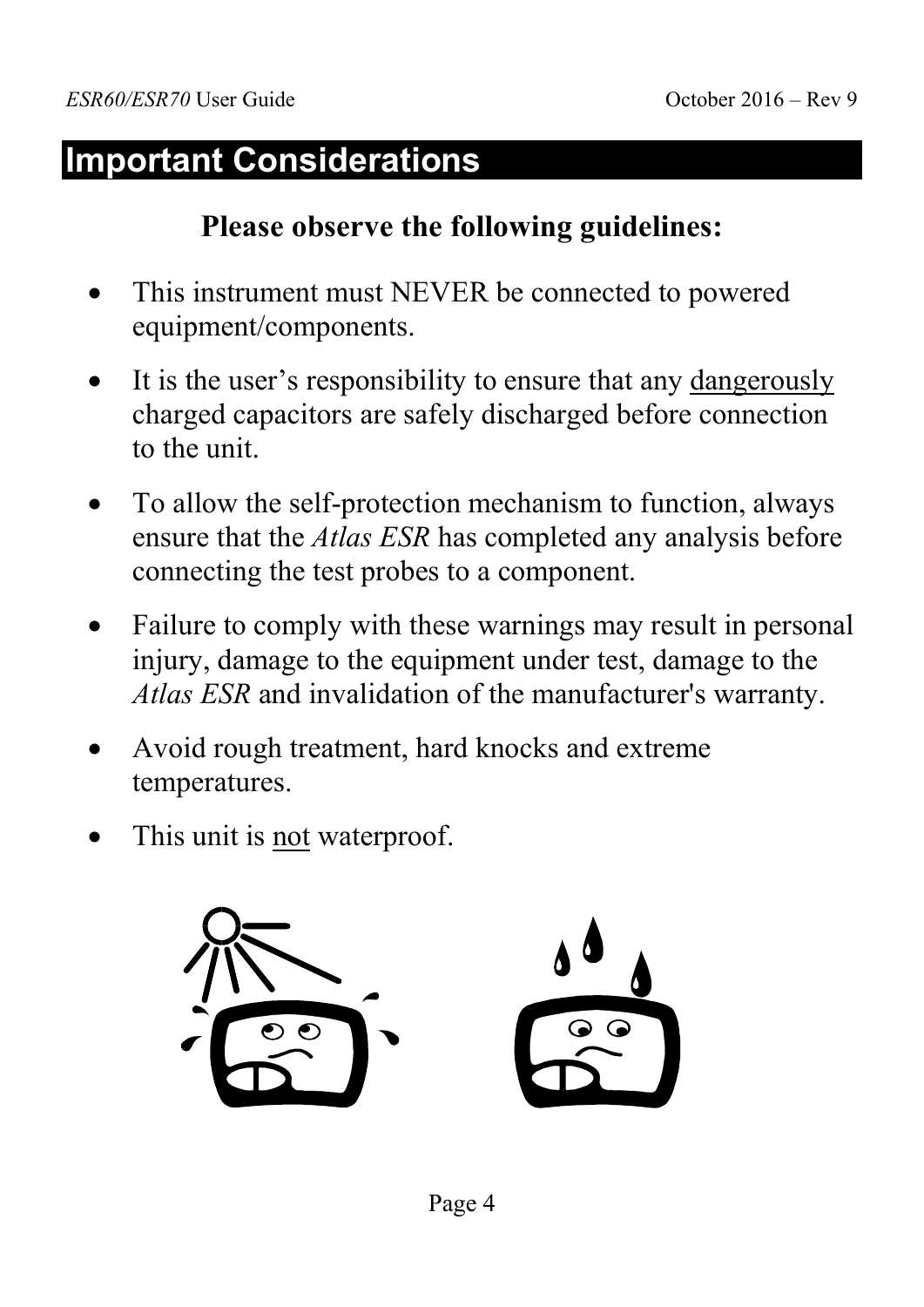### **Notes on ESR**

ESR (Equivalent Series Resistance), as its acronym implies, is the value of resistance that is effectively in series with an ideal capacitor.



No capacitor is ideal of course, the detailed equivalent circuit of a typical capacitor is very complex. For many electrolytic capacitors however, the most important parameters regarding the capacitor's performance is the capacitance and the ESR.

An increase in ESR (due to age, abuse or temperature cycling) can result in poor capacitor performance. The capacitor becomes less "ideal" and starts to dissipate more power, an ideal capacitor of course dissipates zero power.

Capacitor manufacturers typically quote the ESR of their products at 100kHz, which is the same test frequency used by the *Atlas ESR.*

Sometimes, manufacturers quote ESR at 100Hz or 120Hz as the capacitors may be aimed at rectified mains power applications. ESR is generally not frequency dependent however, so it can be reasonably considered equivalent to readings taken at 100kHz.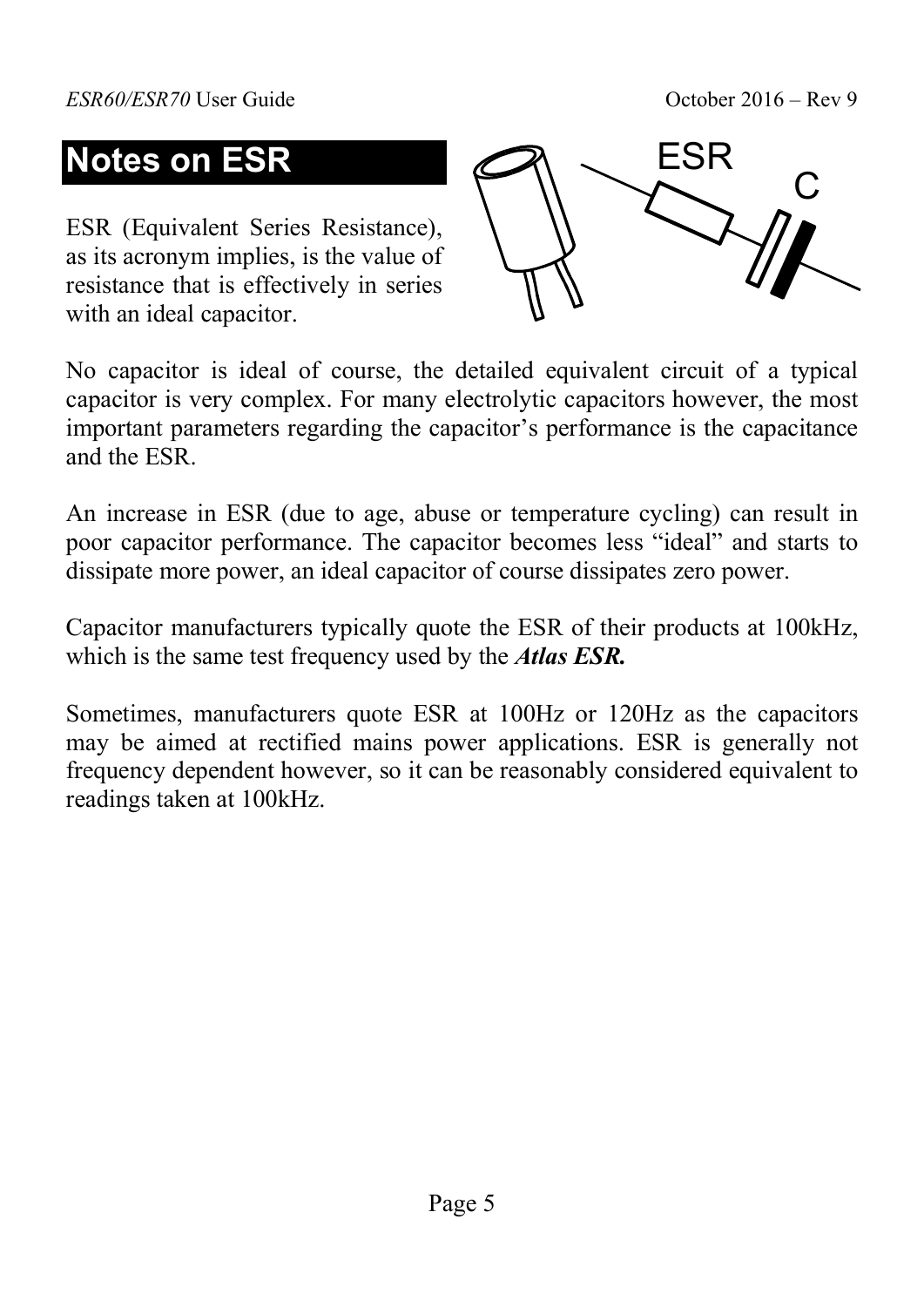### **Analysing Capacitors**

The **Peak Atlas ESR** is designed to analyse capacitor ESR in or out of circuit. The two test probes can be connected to the component any way around. Remember though that in-circuit testing can result in less accurate readings.

**Important**: To minimise risk of damage to the unit, make sure that the *Atlas ESR* has completed any previous analysis before attaching the test probes to the capacitor. This ensures that the built-in protection circuit is ready for any charge that may be present on the capacitor.

The *Atlas ESR* must first be switched on by briefly pressing the **on-test** button.

The unit will start a component analysis when it detects that the open circuit probes have been applied to a component or when **on-test** button is re-pressed.

If the capacitor is charged  $(\leq 50V)$ , the *Atlas ESR* will attempt to discharge the capacitor while showing the progress of the procedure:

If the *Atlas ESR* cannot recognise the component connected to the test probes, or the capacitance is out of range, the following message may be displayed:

Monitoring for component...

Analysing...

Discharging... Capacitor V= 23V

Open circuit or low capacitance.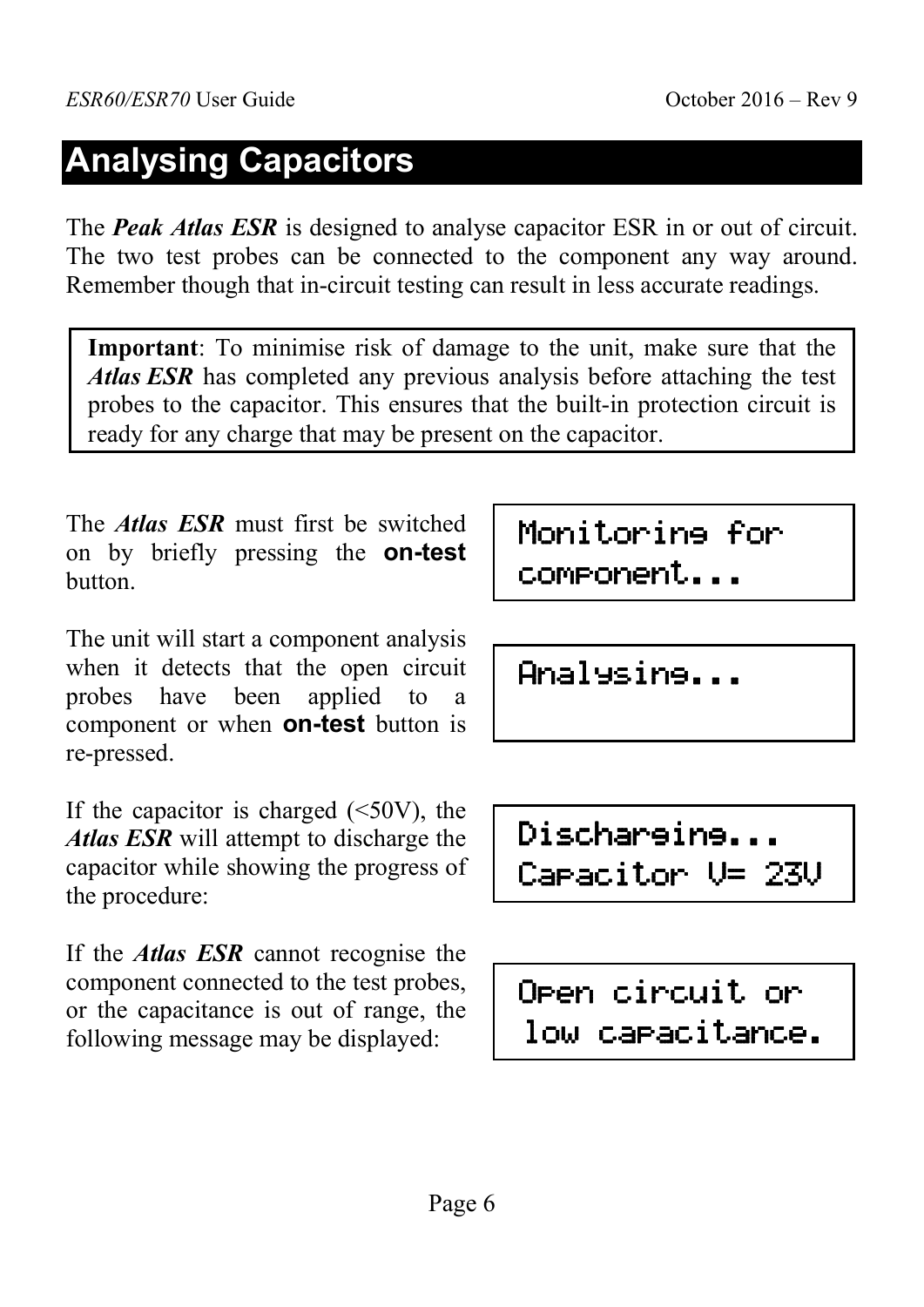#### **Analysing Capacitors continued...**

The ESR analysis typically takes under 2 seconds to complete, followed by up to around 10 seconds for the capacitance measurement (depending on the characteristics of the capacitor).

As soon as a valid ESR reading has been obtained, the ESR value is displayed while the instrument proceeds to measure the capacitance.

If the presence of external circuitry did not adversely affect the capacitance measurement, the capacitor value will be displayed.

If the capacitance could not be determined (perhaps it is in-circuit or a "leaky" capacitor), the display will only show the value of ESR measured.

It is not necessary to wait for the capacitance measurement to complete if you're not interested in the capacitance value. If the probes are removed from

the component under test before the capacitance measurement has completed, the display will confirm that the capacitance has not be measured:

It can be useful to disconnect the probes before the capacitance measurement has completed if you're wanting to simply check the ESR of multiple components in succession.

| Measurine C<br>$ESR = 0.21 \Omega$ |
|------------------------------------|
| $Cap = 476.6 \text{pF}$            |
| $ESR = 0.21 \Omega$                |

In-Circuit/Leaky  $ESR = 0.21 \Omega$ 

 $(C \text{ not measured})$  $ESR = 0.21$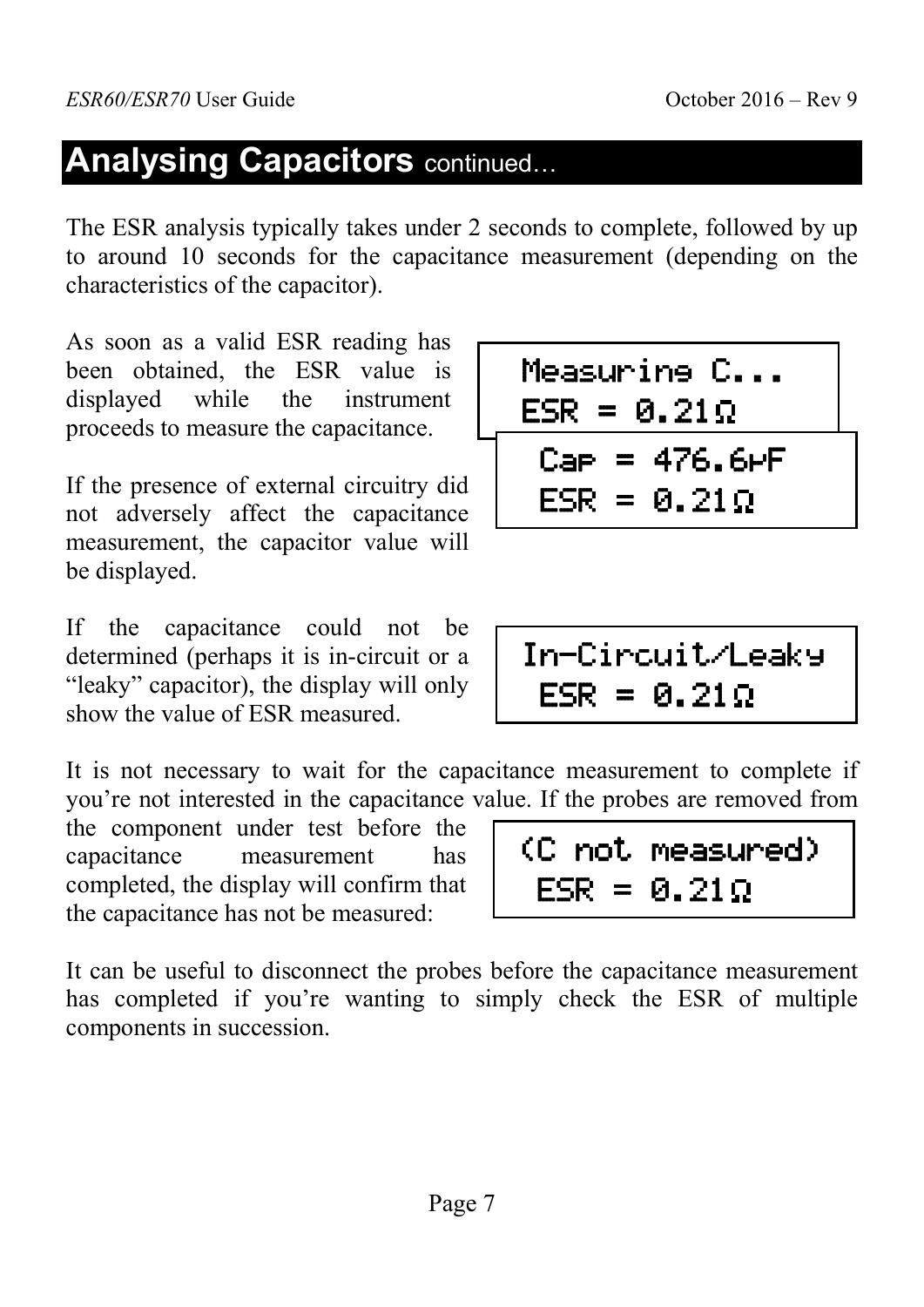### **Analysing Capacitors continued...**

In the event that ESR exceeds the maximum that can be measured, the display may show:

$$
Cap = 476.6PF
$$

$$
ESR = \geq 20.0\Omega
$$

or

| In-Circuit/Leaky   |  |
|--------------------|--|
| $ESR = 20.0\Omega$ |  |

The ESR measurement range is automatically determined during the analysis. Typically, the resolution for ESR measurement is as shown in the table below:

| <b>ESR Value</b>              | <b>Automatically</b><br>selected test current | <b>Nominal measured</b><br>resolution |
|-------------------------------|-----------------------------------------------|---------------------------------------|
| $0.00 \Omega - 2.00 \Omega$   | 20mA                                          | $0.01 \Omega$                         |
| $2.0 \Omega - 20.0 \Omega^*$  | 2mA                                           | $0.1 \Omega$                          |
| $20.0 \Omega - 40.0 \Omega^*$ | 1 m A                                         | $0.2 \Omega$                          |

Although the measurement resolution is generally determined by the absolute value of the ESR (as shown in the above table), low capacitance values can result in a poorer ESR measurement resolution.

\* The maximum ESR measurement is limited to  $20\Omega$  for the model ESR60 and 40Ω for the model ESR70.

If measuring capacitors connected in parallel, the ESR reading will effectively be the value of all the ESRs in parallel, not just the ESR of the capacitor in contact with the probes.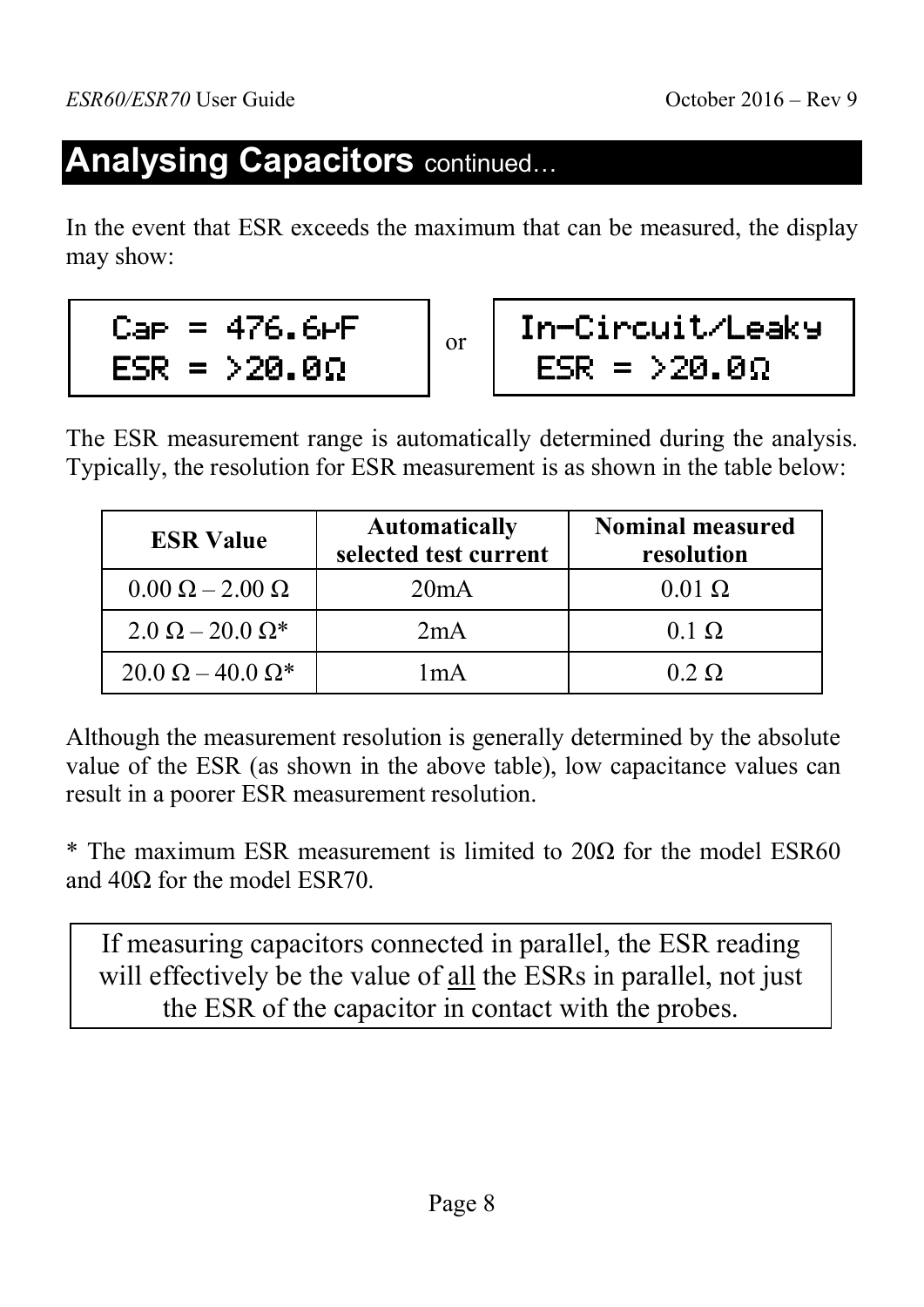| <b>Typical ESR Values:</b> |  |     |        |    |  |
|----------------------------|--|-----|--------|----|--|
|                            |  | 25V | $35$ V | 63 |  |

|                | <b>A0L</b>        | <b>16V</b>        | <b>25V</b>   | 35V               | 63V              | <b>160V</b>       | <b>250V</b>      | <b>400V</b>     | 630V         |
|----------------|-------------------|-------------------|--------------|-------------------|------------------|-------------------|------------------|-----------------|--------------|
| $4.7 \mu F$    | 42.00             | 35.0Q             | 29.0Q        | 24.00             | 20.0Q            | 16.00             | 13.0Q            | 11.00           | 8.5Q         |
| $10 \mu F$     | 20.0Q             | 16.0Q             | $14.0\Omega$ | 11.00             | 9.3 <sub>Ω</sub> | 7.7Q              | 6.3 <sub>Ω</sub> | 5.3Q            | $4.0\Omega$  |
| $22\mu F$      | 9.0 <sub>0</sub>  | 7.5Q              | $6.2\Omega$  | $5.1\Omega$       | 4.2Q             | 3.5 <sub>0</sub>  | $2.9\Omega$      | 24 <sub>0</sub> | $1.8\Omega$  |
| $47 \mu F$     | 4.20              | 3.5 <sub>Ω</sub>  | $2.9\Omega$  | $2.4\Omega$       | 2.0 <sub>Q</sub> | 1.60Q             | $1.30\Omega$     | 1.10Q           | $0.85\Omega$ |
| 100µF          | 2.0 <sub>Q</sub>  | 1.60Q             | 1.40Q        | 1.10Q             | $0.93\Omega$     | $0.77\Omega$      | 0.63Q            | $0.53\Omega$    | 0.40Q        |
| $220\mu$ F     | 0.90 <sub>Ω</sub> | $0.75\Omega$      | $0.62\Omega$ | $0.51\Omega$      | $0.42\Omega$     | $0.35\Omega$      | $0.29\Omega$     | $0.24\Omega$    | $0.18\Omega$ |
| 470µF          | $0.42\Omega$      | 0.35Q             | $0.29\Omega$ | $0.24\Omega$      | $0.20\Omega$     | $0.16\Omega$      | $0.13\Omega$     | $0.11\Omega$    | 0.09Q        |
| 1000uF         | 0.20Q             | 0.16Q             | $0.14\Omega$ | $0.11\Omega$      | $0.09\Omega$     | 0.08Q             | 0.060            | 0.050           | 0.04Ω        |
| <b>2200uF</b>  | 0.09Q             | 0.08 <sub>0</sub> | 0.060        | 0.05 <sub>0</sub> | 0.04Ω            | 0.04Ω             | 0.03Q            | 0.02Q           | 0.020        |
| 4700µF         | $0.04\Omega$      | $0.04\Omega$      | $0.03\Omega$ | $0.02\Omega$      | $0.02\Omega$     | $0.02\Omega$      | $0.01\Omega$     | $0.01\Omega$    | $0.01\Omega$ |
| 10000µF        | $0.02\Omega$      | $0.02\Omega$      | $0.01\Omega$ | $0.01\Omega$      | $0.01\Omega$     | $0.01\Omega$      | $0.01\Omega$     | $0.01\Omega$    | 0.00Q        |
| <b>22000LF</b> | 0.01 <sub>Ω</sub> | $0.01\Omega$      | $0.01\Omega$ | $0.01\Omega$      | $0.00\Omega$     | 0.00 <sub>Ω</sub> | $0.00\Omega$     | $0.00\Omega$    | 0.00Q        |

Remember, lower ESR is better.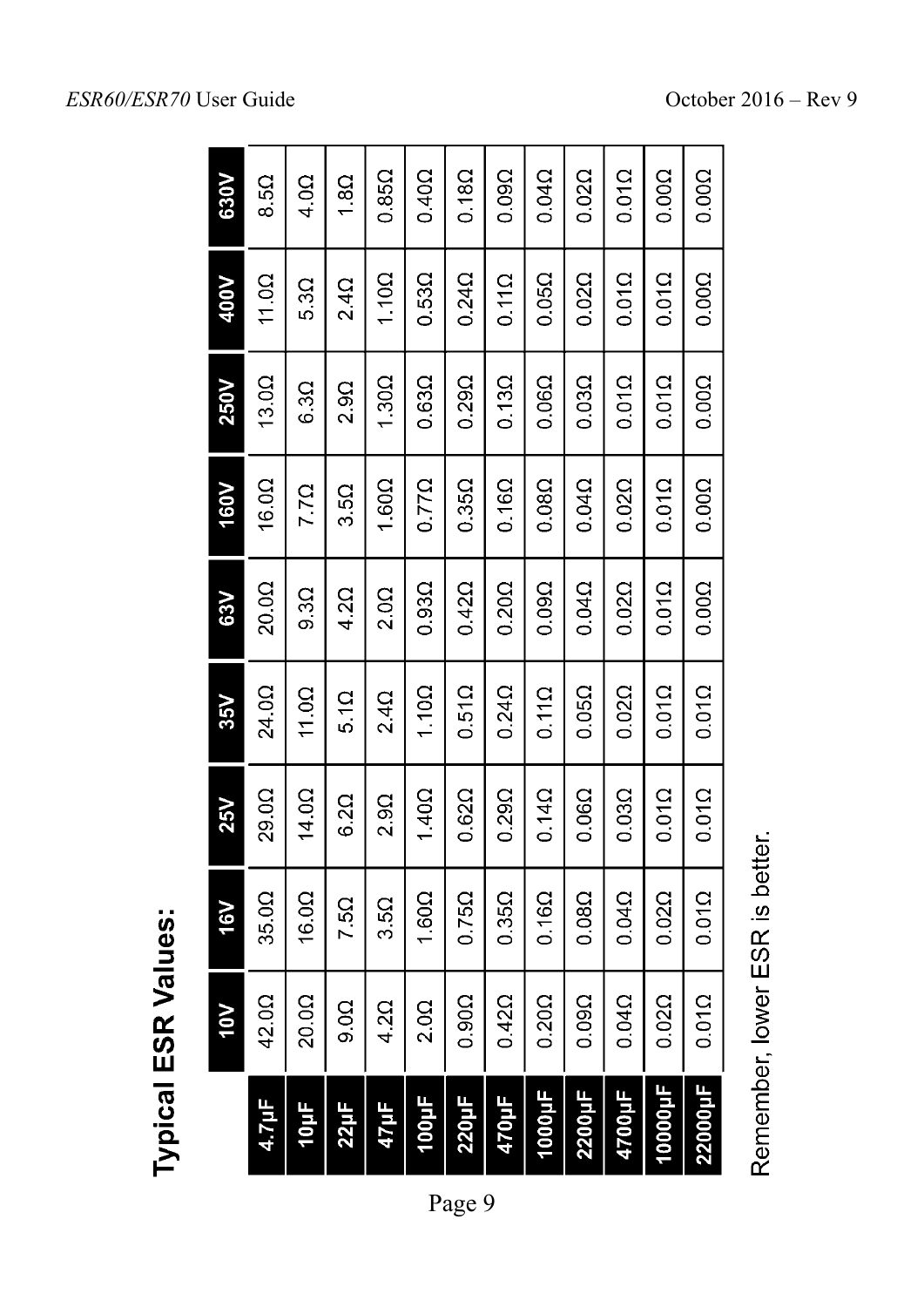### **Typical Values of ESR continued...**

It is not possible to provide a definitive rule for values of ESR that are acceptable for all situations. **However, a table of typical ESR figures for a range of capacitance and voltage ratings is shown on the previous page.**

The expected value of ESR largely depends on the capacitance value and the voltage rating of the capacitor but also depends on temperature ratings and other factors. Some capacitors are manufactured to exhibit very low ESR values, whilst conventional low cost parts are likely to exhibit higher values but still be acceptable.

As a guide only, the following log-scaled graph shows "typical" values of ESR for a range of different capacitance and voltage ratings.



Please note that the figures shown on the previous page are only **typical** figures for standard grade electrolytics at room temperature, please verify readings against expected values for the particular type of capacitor you are testing.

For any particular capacitance and voltage rating, a lower ESR reading is generally better than a higher ESR reading. For good quality capacitors it is common for the ESR readings to be much lower than the figures shown in the previous table.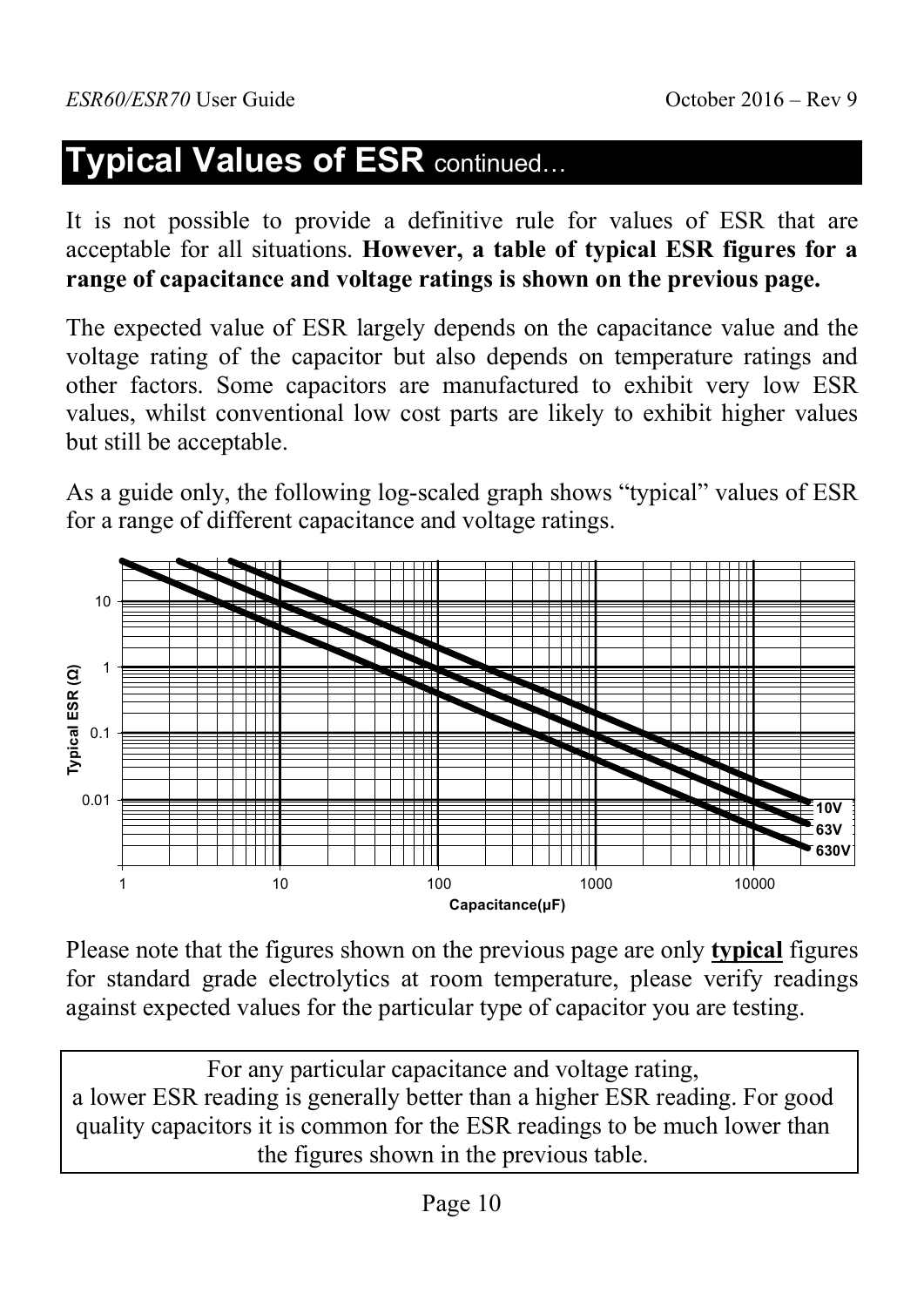### **Audible Alerts (Model ESR70 only)**

The ESR70 unit can produce audible tones to assist the user.

The various tones are summarised below:

| <b>Condition / Operation</b>     | <b>Sound Type</b>       |
|----------------------------------|-------------------------|
| <b>Start Analysis</b>            | <b>Short Blip</b>       |
| End Analysis                     | <b>Short Blip</b>       |
| Measured $ESR > 40\Omega$        | High-Low "Beep Barp"    |
| Measured ESR $\leq$ 5.0 $\Omega$ | Single Bell "Ping"      |
| Measured ESR $\leq 1.0\Omega$    | Double Bell "Ping-Ping" |

You can switch audible alerts on or off by holding down the **on-test** button for about 2 seconds when powering up the unit from off. Depending on whether the sound function was already on or off, one of the following messages will be displayed to confirm that you have changed the sound mode:

Sound On  $\Gamma$  | Sound Off  $\blacktriangleright$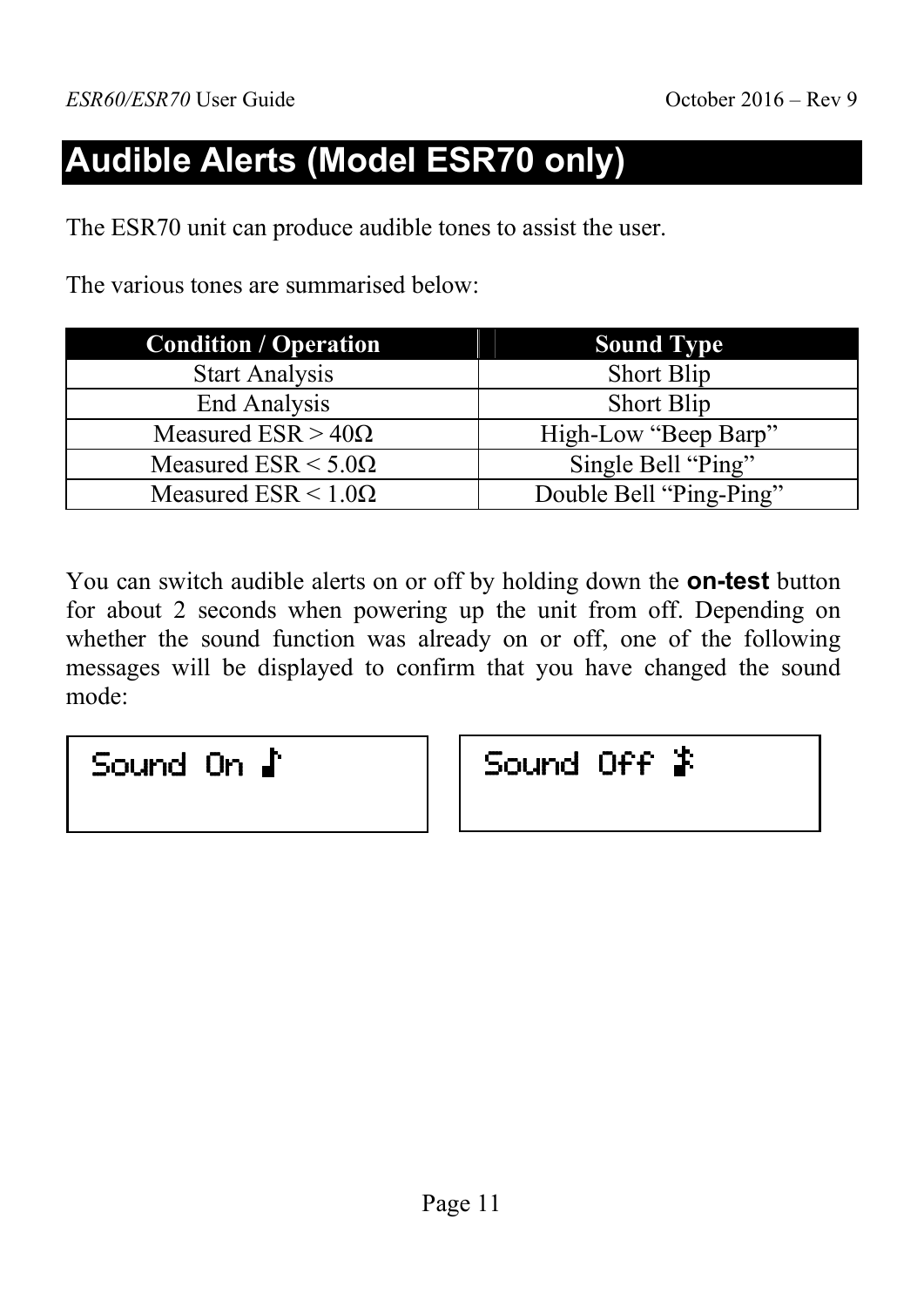### **Probe Compensation**

To ensure good repeatable readings, particularly for low values of ESR, it may be necessary to occasionally perform a simple Probe Compensation procedure. This procedure is easiest to perform with the gold plated croc clips fitted.

- 1. Ensure the unit is switched off.
- 2. Press and hold down the **ontest** button for about 5 seconds until the following message is displayed\*:
- 3. The unit will then ask you to short the probes together (by interlocking the jaws of each croc clip). Then press the **ontest** button.
- 4. After a short delay the display will confirm that the procedure is complete and then switch off.

If the following message is displayed then the probes may not have been correctly shorted during the above proecedure. **This message may also be displayed if any of the probe connections are faulty.**

It is useful to test the integrity of the probe compensation by measuring a fixed resistor of  $1\Omega$  and  $10\Omega$  to verify the correct ESR reading respectively.

\* NOTE: For the ESR70, the sound on/off mode will be entered while holding the button down, keep the button held down and the unit will proceed to the probe compensation mode.

# **Probe** Compensation

Short probes and press TEST.

OK

Compensation Fail. Try again.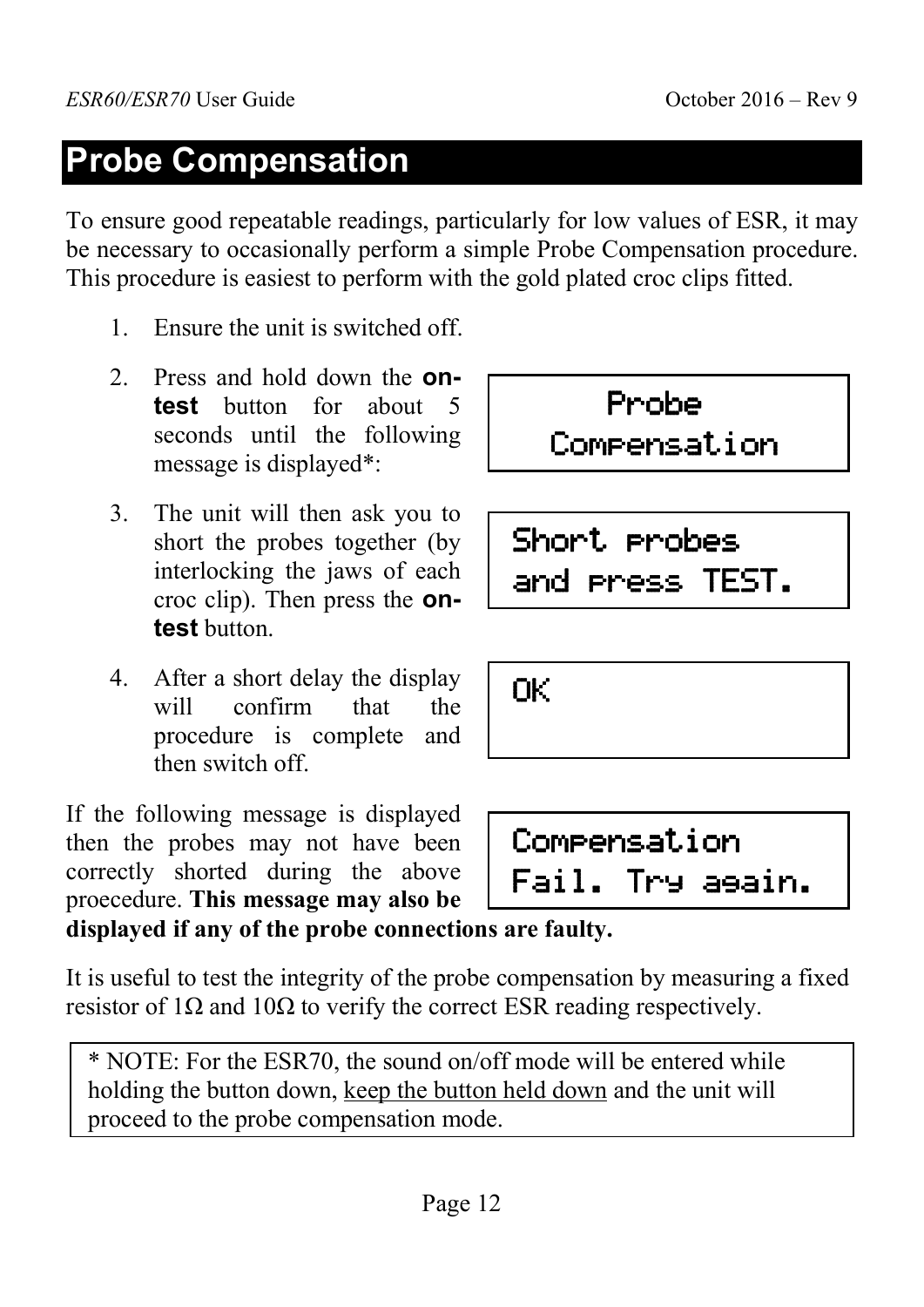### **Care of your Atlas** *ESR*

The *Peak Atlas ESR* should provide many years of service if used in accordance with this user guide. Care should be taken not to expose your unit



to excessive heat, shock or moisture. Additionally, the battery should be replaced at least every 12 months to reduce the risk of leak damage.

 \*\* Warning \*\* \*\* Warning \*\* Low Battery

If a low battery warning message appears, replacement of the battery is essential.

Immediate replacement of the battery is EXTREMELY IMPORTANT as the built-in protection mechanism may not function correctly if the battery condition is poor and therefore render your unit susceptible to damage from even low energy charged capacitors.

The *Atlas ESR* will not continue to operate if a low battery condition is encountered.

New batteries can be purchased from many retailers and directly from Peak Electronic Design Ltd or an authorised agent.

*Battery types:* Suitable battery types include 23A, V23A, GP23A, MN21 or a good quality 12V alkaline equivalent as used in many test instruments and automotive remote key fobs.

*Battery access:* To replace the battery, unscrew the three screws to remove the rear panel. Remove the old battery and insert a new one, taking care to observe the correct polarity. Carefully replace the rear panel, do not over-tighten the screws.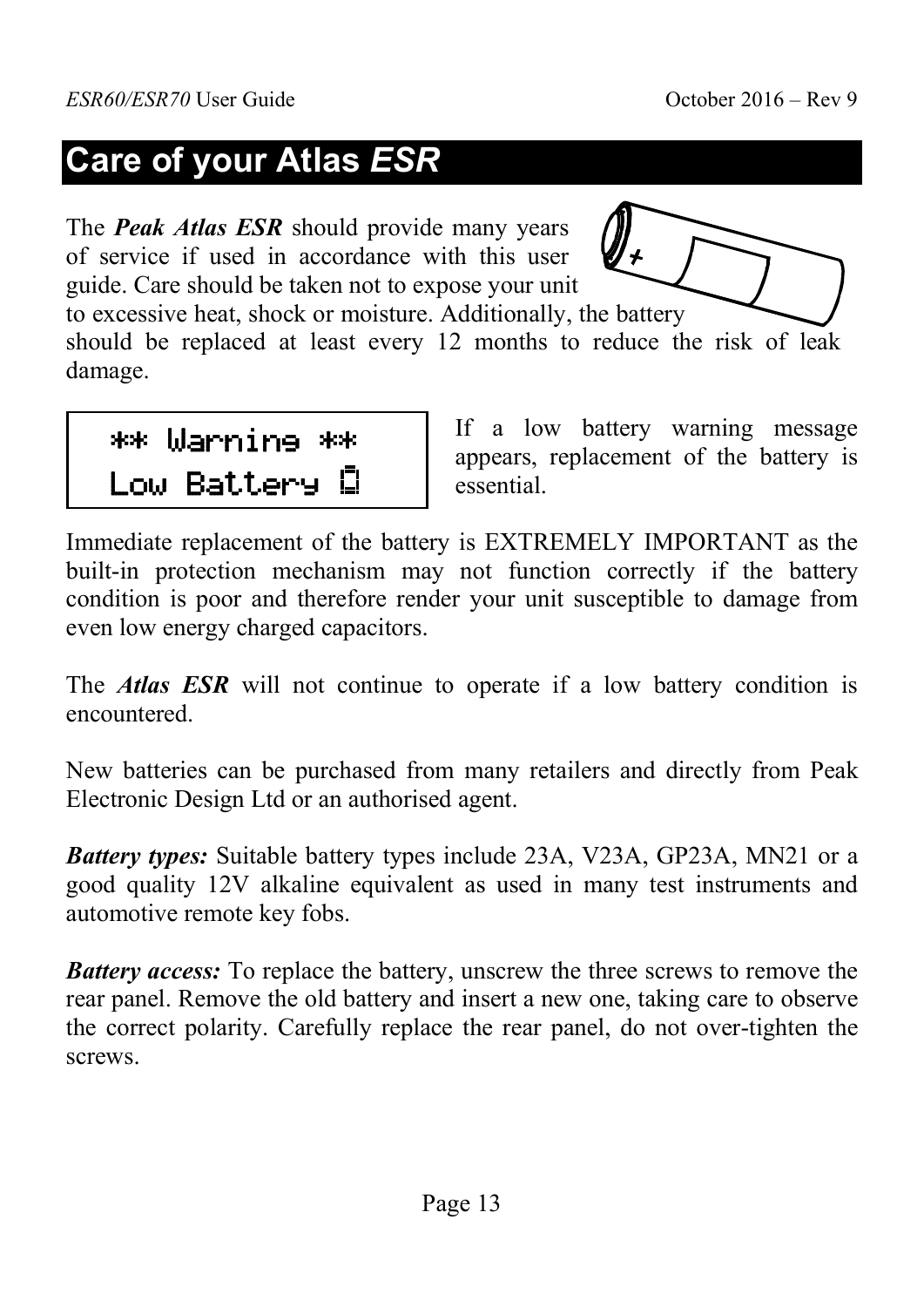# **Appendix A - Troubleshooting**

| Problem                                                                                          | <b>Cause / Possible Solution</b>                                                                                                                                                                                                                                                                                                                                                      |
|--------------------------------------------------------------------------------------------------|---------------------------------------------------------------------------------------------------------------------------------------------------------------------------------------------------------------------------------------------------------------------------------------------------------------------------------------------------------------------------------------|
| ESR value when probes<br>are shorted is not close<br>to $0\Omega$                                | Perform a probe compensation.                                                                                                                                                                                                                                                                                                                                                         |
| Display shows<br>Removine trace<br>charse                                                        | This message is displayed if the <i>Atlas ESR</i> has<br>detected that the attached capacitor may be<br>exhibiting "Soakage" or "Dielectric<br>Absorption", this is quite normal. The<br>instrument then ensures that the capacitor is<br>very well discharged and helps to prevent<br>voltage developing across the capacitor after<br>the normal discharge procedure has completed. |
| Display shows<br>Auto discharse<br>takine too lone!                                              | The unit attempts to remove charge from the<br>capacitor using a controlled discharge<br>procedure. If this takes longer than 60 seconds<br>then the discharge process will be aborted. It is<br>recommend that you safely discharge the<br>capacitor manually and try analysis again.                                                                                                |
| Display shows<br>Warning! V=132V<br>Safely discharge                                             | If the voltage across the capacitor is greater<br>than 50V then the <i>Atlas ESR</i> will not attempt<br>to discharge the capacitor, please safely<br>discharge the capacitor manually.                                                                                                                                                                                               |
| Display shows<br>Self Test Fail<br>Code <sub>2</sub>                                             | It is possible that a hardware failure has<br>occurred, please contact Peak Electronic<br>Design Limited for assistance.                                                                                                                                                                                                                                                              |
| Display shows<br>In-Circuit/Leaky<br>even though it's a new<br>capacitor and out-of-<br>circuit. | The <i>Atlas ESR</i> will display "In-Circuit/Leaky"<br>if the charge curve is non-linear by more than<br>10%. Some capacitors (even new ones) can<br>exhibit a non-linear charge characteristic and<br>means that the capacitance cannot be reliably<br>measured. "Exercising" the capacitor can help,<br>so try to measure it again a few times.                                    |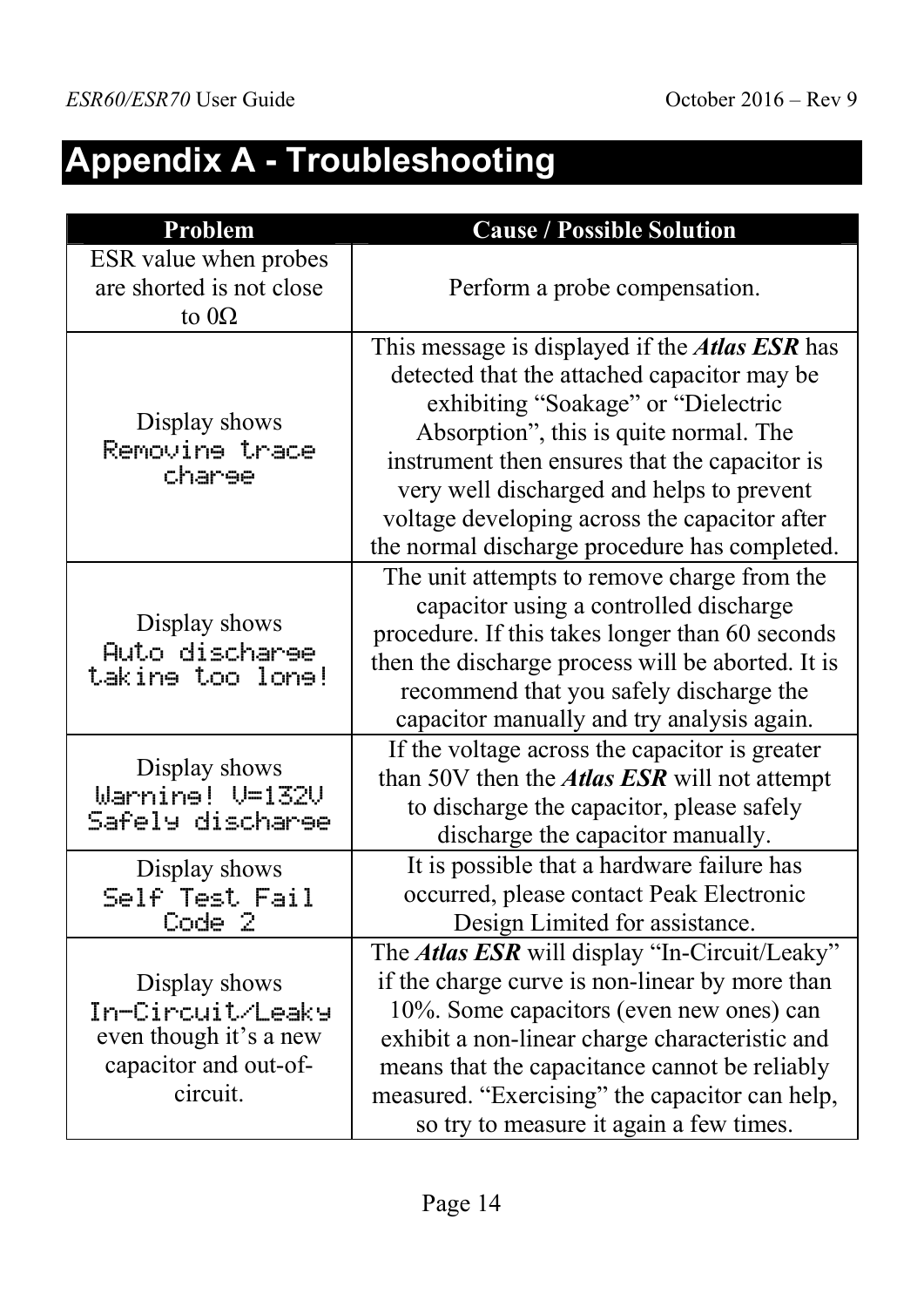### **Appendix B - Technical Specifications**

All values are at 25°C unless otherwise specified.

| <b>Parameter</b>                      | <b>Min</b>              | <b>Typ</b>                 | <b>Max</b>          | <b>Note</b>    |
|---------------------------------------|-------------------------|----------------------------|---------------------|----------------|
| Peak test current into S/C            |                         | $\pm 20$ mA                | $\pm 22$ mA         |                |
| Peak test voltage, full scale ESR     |                         | $\pm 40$ mV                | $\pm 44$ mV         |                |
| Peak test voltage across O/C          |                         | $\pm 2.5V$                 | $\pm 3.0V$          |                |
| Capacitance measurement range         | $1 \mu F$               |                            | 22000µF             |                |
| Capacitance accuracy                  |                         | $\pm 4\% \pm 0.2 \mu F$    |                     |                |
| ESR measurement range                 | $0\Omega$               |                            | $20\Omega/40\Omega$ | $\overline{2}$ |
| ESR resolution for ESR $\leq 2\Omega$ | $0.01\Omega$            |                            | $0.02\Omega$        |                |
| ESR resolution for $ESR > 2\Omega$    | $0.1\Omega$             |                            | $0.2\Omega$         |                |
| ESR accuracy for $ESR < 2\Omega$      |                         | $\pm 1.5\% \pm 0.02\Omega$ |                     |                |
| ESR accuracy for $ESR > 2\Omega$      |                         | $\pm 1.5\% \pm 0.2\Omega$  |                     |                |
| Abuse voltage (for $C < 10 \mu F$ )   |                         |                            | $\pm 275V$          | 3              |
| Abuse voltage (for $C > 10 \mu F$ )   |                         |                            | $\pm 50V$           | 3              |
| Auto-Discharge voltage limit          |                         |                            | $\pm 50V$           |                |
| Battery type                          | MN21/GP23A 12V Alkaline |                            |                     |                |
| Battery voltage range                 | 8.5V                    | 12V                        |                     |                |
| Battery voltage warning threshold     |                         | 8.5V                       |                     |                |
| Inactivity power-down period          | 60 seconds              |                            |                     |                |
| Dimensions (excluding test leads)     |                         | 103 x 70 x 20 mm           |                     |                |
| Operating temperature range           | $10^{\circ}$ C          |                            | $40^{\circ}$ C      |                |

#### **Notes**

- 1. Subject to acceptable LCD visibility.
- 2. Model ESR70 is capable of measuring up to  $40\Omega$ .
- 3. Maximum abuse voltage rated limitation of internal protection electronics. Probes, leads and unit are not certified for high voltage use.